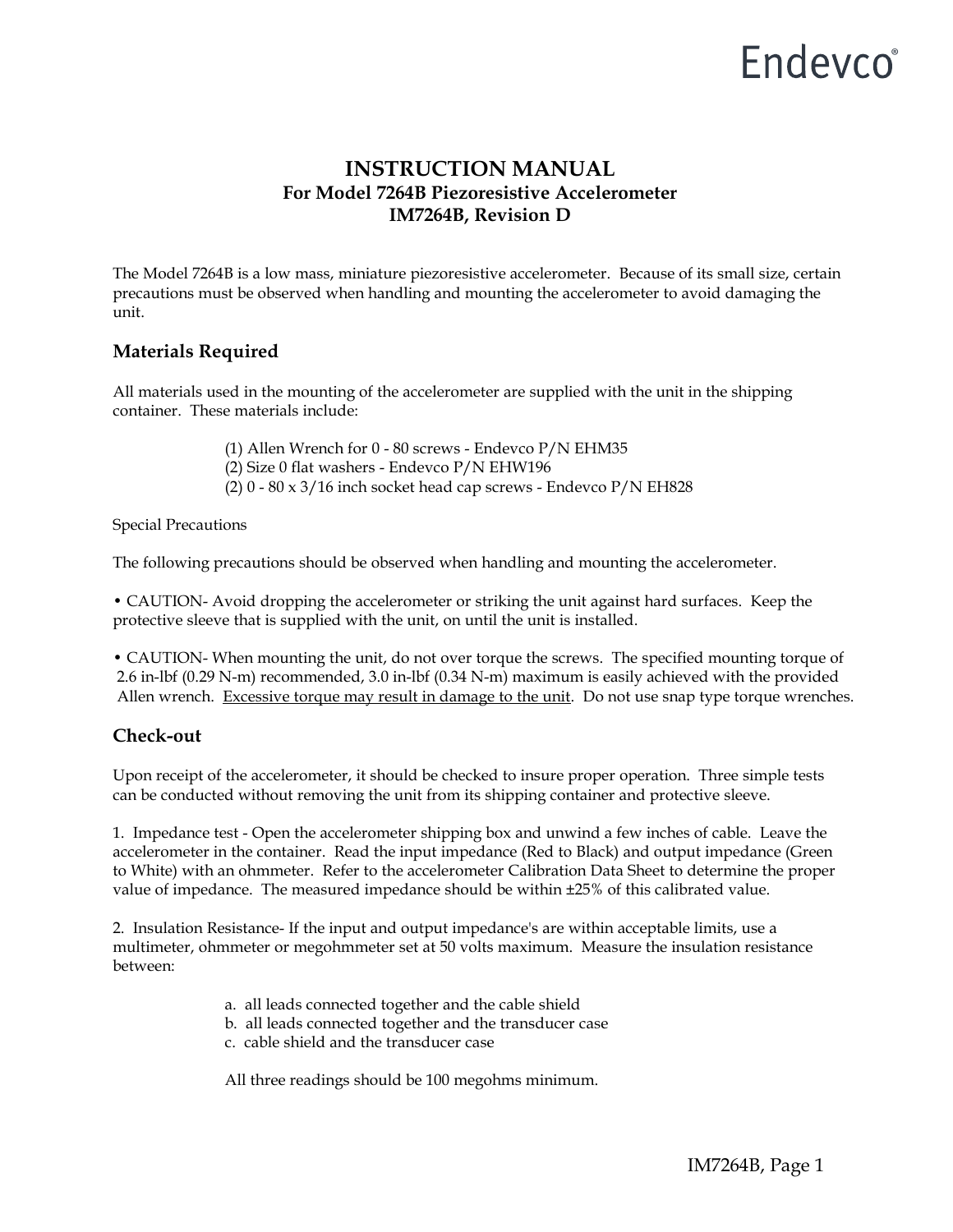## Endevco®

3. Zero Measurand Output- After the impedance and insulation resistance tests, measure the output of the accelerometer with zero g acceleration. Turn the unit on its side so that the accelerometer mounting surface is perpendicular to the table top. Apply the specified excitation voltage to the accelerometer and measure its output with a DC millivolt meter. Allow the unit to warm-up for two minutes. The accelerometer should have a Zero Measurand Output (ZMO) within the data sheet specified limits.

If any of these initial checks do not give proper readings, indicating a possible malfunction, and the reason for the erroneous reading cannot be found, contact Endevco.

### **Mounting**

When mounting or removing the accelerometer, it is essential to utilize proper techniques and tools. Correct torque is important to ensure correct mounting and performance.

1. The mounting surface should be clean and free of burrs. A recommended surface roughness is 32 micro inch rms.

2. Do not cement the unit to the mounting structure. Use the supplied mounting washers and screws, as shown in Figure 1.

3. To facilitate easier screw installation, the mounting screws should be lightly lubricated with oil. Slide the flat washer over the screw.

4. Remove the unit from the protective sleeve. Without the protective sleeve, it is recommended that the unit be handled by the case, and not the cable. This is to prevent the unit from slapping the mounting surface during installation. Place the unit on the mounting surface and align the mounting holes.

5. Using the supplied Allen wrench, turn the screws into the mounting holes using the recommended torque of 3 lbf-in (0.3 Nm). This is roughly equivalent to finger tight with the supplied wrench. Installation of the unit with higher torque values, dry threads, or thread adhesives is not recommended as excessive torque will be required to break the screw loose when the accelerometer is dismounted.

6. As practical, tie down the cable within 2 to 3 inches (4 to 6 cm) of the unit. Whipping of the cable during vibration and shock will strain the cable unnecessarily at the unit.

7. Connect the unit to the signal conditioner and check for proper functioning through the use of standard techniques such as shunt calibration across the passive arms of the accelerometer.